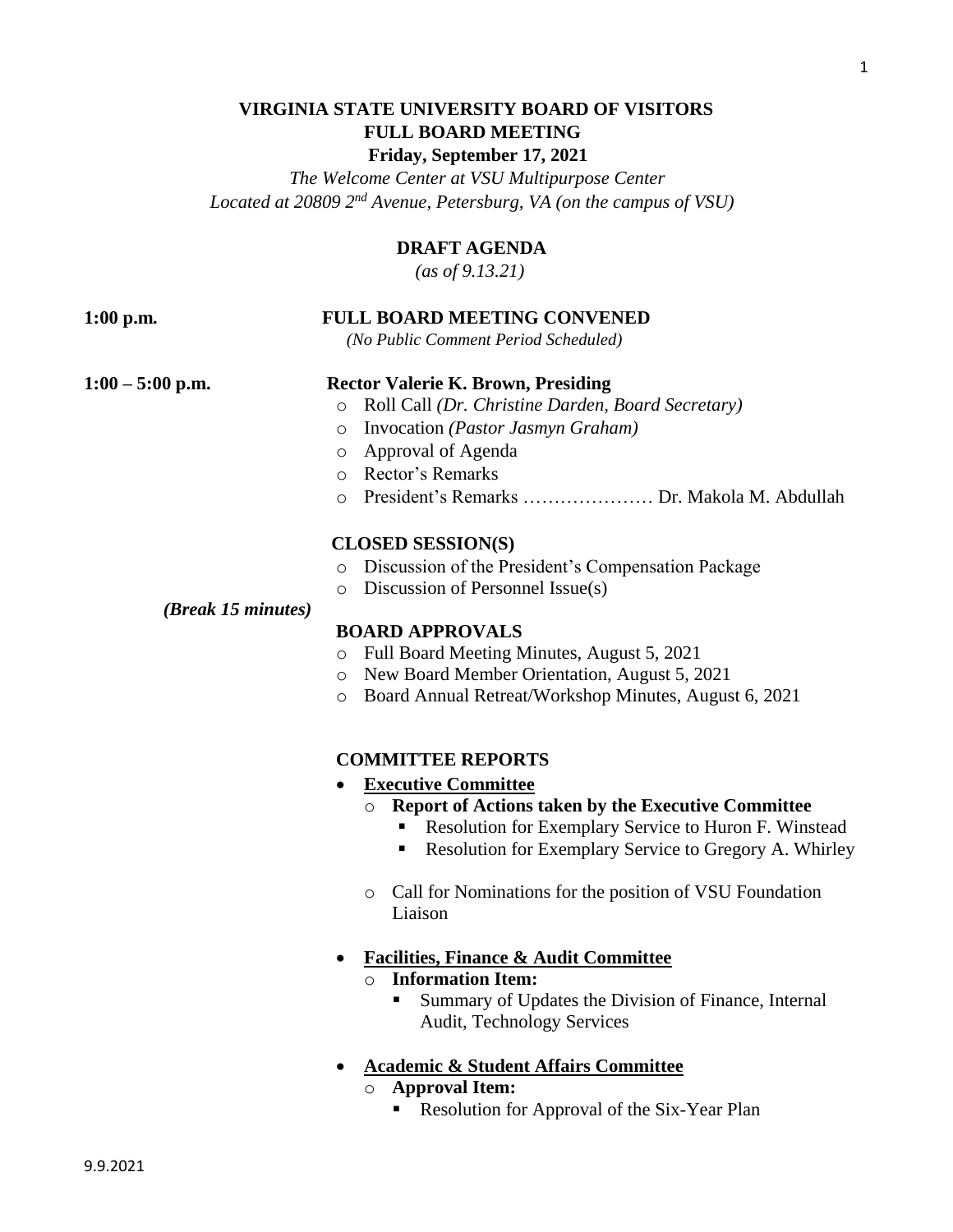# **COMMITTEE REPORTS (Continued)**

# • **Academic & Student Affairs Committee**

- o **Information Item:**
	- Summary of Updates from Enrollment Management, Academic & Student Affairs Division
	- Reports from the Faculty and Student Representatives
		- $\Box$  Dr. Ceslav Ciobanu, Faculty Representative
		- $\Box$  Mr. Kameron Gray, Student Representative
	- Remarks from the Staff Senate □ Ms. Fran Y. Thomas, Chair

# *(Break 15 minutes)*

- **Institutional Advancement Committee**
	- o **Information Item:**
		- Summary of Updates (Government Relations, Office of Institutional Advancement)

# • **Personnel, Compensation & Governance Committee**

- o **Information Item(s):** 
	- Board Matrix Update
	- Summary of Updates (Human Resources)

# **Report of Affiliated Foundation(s)**

o Ms. Brenda Stith-Finch, Chair, VSU Foundation Board

# **Legal Counsel Update (if any)**

**Announcements** 

**Adjournment**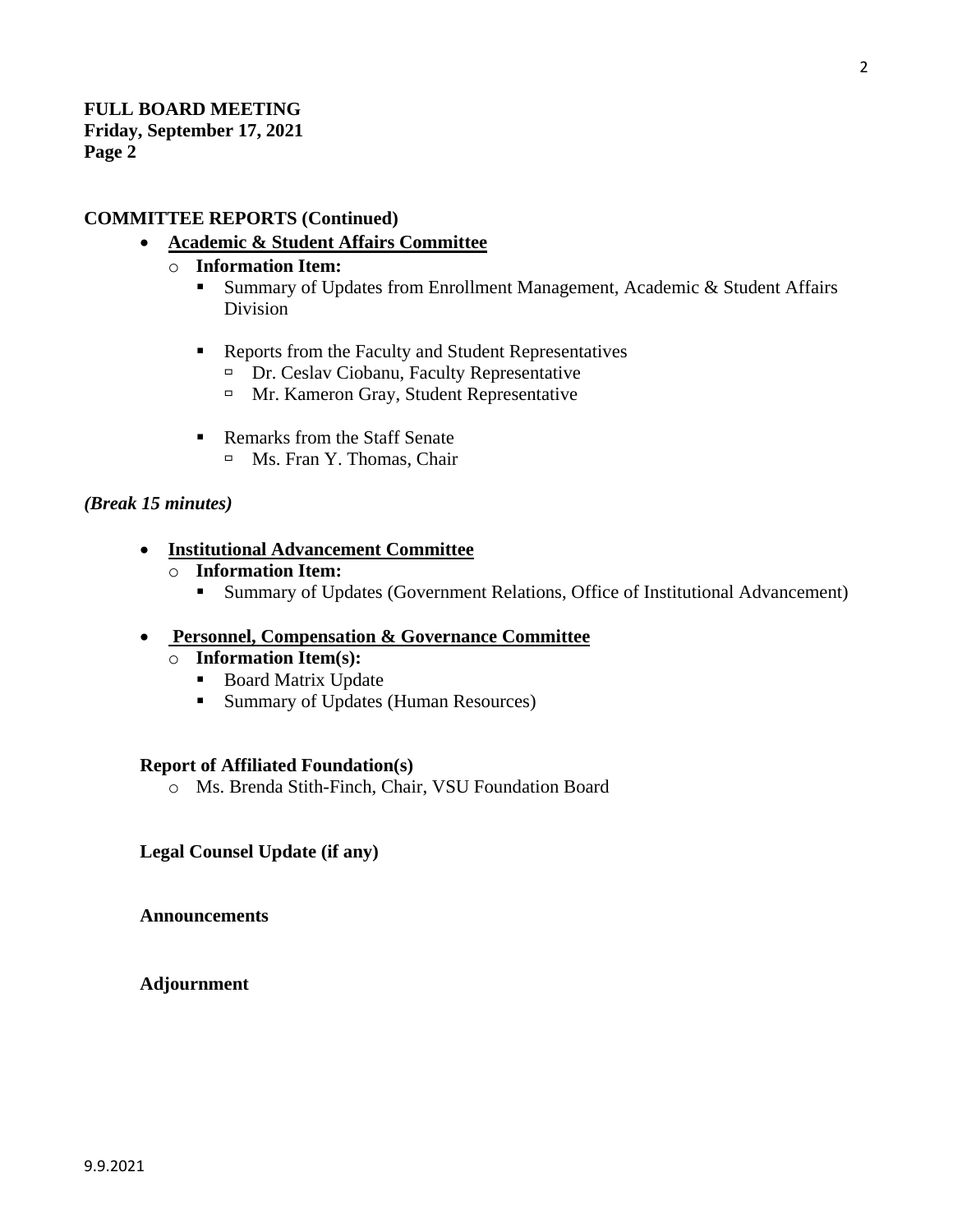# **VIRGINIA STATE UNIVERSITY BOARD OF VISITORS BOARD MEETING MINUTES** September 17, 2021

The Full Board Meeting was held in the Welcome Center at Virginia State University

# **CALL TO ORDER**

Dr. Valerie Brown, Rector, called the meeting of the Virginia State University (VSU) Board of Visitors (Board) to order in the Welcome Center at approximately 1:00 p.m.

# **ROLL CALL**

A quorum was present.

**Board Members Present:** 

Dr. Valerie Brown, Rector Mr. Glenn D. Sessoms, Vice Rector Dr. Christine M. Darden, Secretary Ms. Thursa Crittenden Ms. Pamela A. Currey Mr. Michael Flemming Ms. Shavonne Gordon Mr. Raul Herrera Mr. Charlie W. Hill (electronic communication) Mr. Jon Moore Mr. William L. Murray Mr. Edward Owens Mr. Xavier Richardson (electronic communication) Mr. James J.L. Stegmaier (electronic communication) Mr. Wayne Turnage Dr. Ceslav Ciobanu, Faculty Representative to the Board Mr. Kameron Gray, Student Representative to the Board

# **Administration Present:**

Dr. Makola Abdullah. President Dr. Donald Palm, Provost/Vice President for Academic Affairs Dr. Annie C. Redd, Special Assistant to the President/Board Liaison Dr. Alexis Brooks-Walter, Asst. Vice Provost/Enrollment Management Hubert Harris, Chief of Staff Sheila Alves, Chief Audit Executive, Internal Audit Dr. Gwendolyn Dandridge, Director, Communications Eldon Burton, Director of Government Relations Maurion Edwards, Chief Information Officer/Technology Services\ Chief David Bragg, VSU Police Department

Legal Counsel Present:

Cynthia Norwood, Assistant State Attorney General Deborah A. Love, Senior Assistant Attorney General and Chief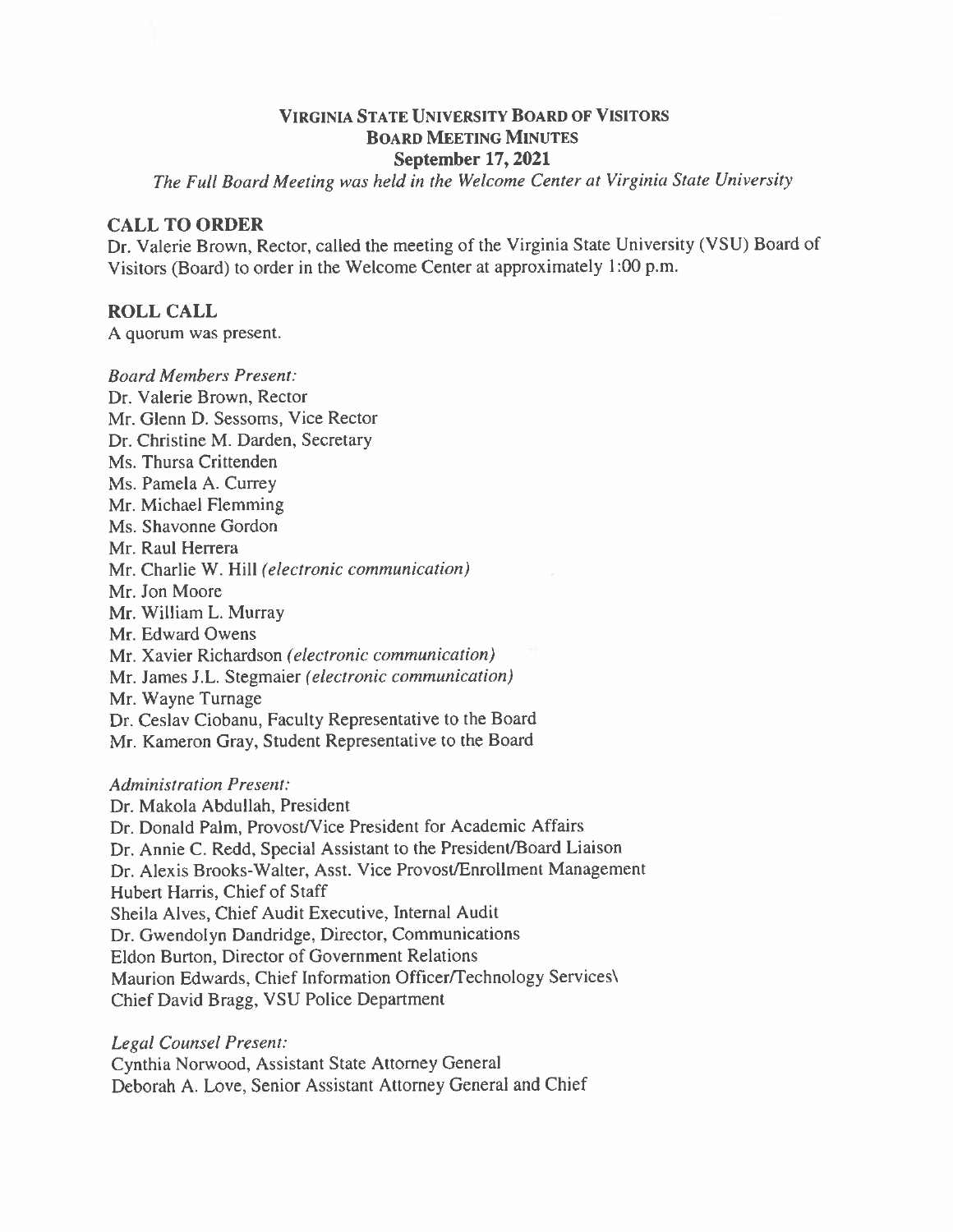Other Attendees: Pastor Jasmyn Graham, Director of Campus Ministries Kendra White, Office of Compliance **Yourdonus James, Office of Conference Services** Ben Houck, Finance Danette Johnson, President's Office Debbie Jefferson, President's Office Chris Henry, Technology Services Corey King, Technology Services Creasy McQueen, Campus Ministries Sylvia Jones, Staff Senate Mekhi McKinney, Student Government Association

The following Board members participated by electronic means from remote locations identified below. The Board members participated by Cisco WebEx virtual meeting.

- Mr. Hill located in Hampton, VA; unable to attend due to personal reasons because of a  $\bullet$ conflict.
- Mr. Stegmaier located in North Chesterfield, VA; unable to attend due to medical reasons. Mr. Stegmaier would not be able to vote because the Board's Bylaws only address members' participation for personal reasons.
- Mr. Xavier Richardson located in Atlanta, GA; unable to attend due to personal reasons because of a business trip.

# **INVOCATION**

Rector Brown invited Pastor Jasmyn Graham, Director of Campus Ministries, to offer the invocation.

# **APPROVAL OF AGENDA**

The Rector made a revision to the agenda by deleting the discussion item related to the President's compensation package. The Personnel, Compensation and Governance Committee is not ready to bring forth its recommendations. The motion to accept the revised agenda was made and properly seconded. The Board approved the revised agenda by voice vote.

# **RECTOR'S REMARKS**

Rector Brown encouraged board members to attend the committee meetings and review materials prior to the meetings. She reminded board members that if they are not members of committees, they cannot vote on actions until the committees bring actions to the full Board for approval. In addition, the Rector shared comments she has received that everyone feels comfortable sharing and expressing their opinions without fear of retribution. She indicated that at the end of the day the board and the staff will come together in a consensus on actions and goals for the University.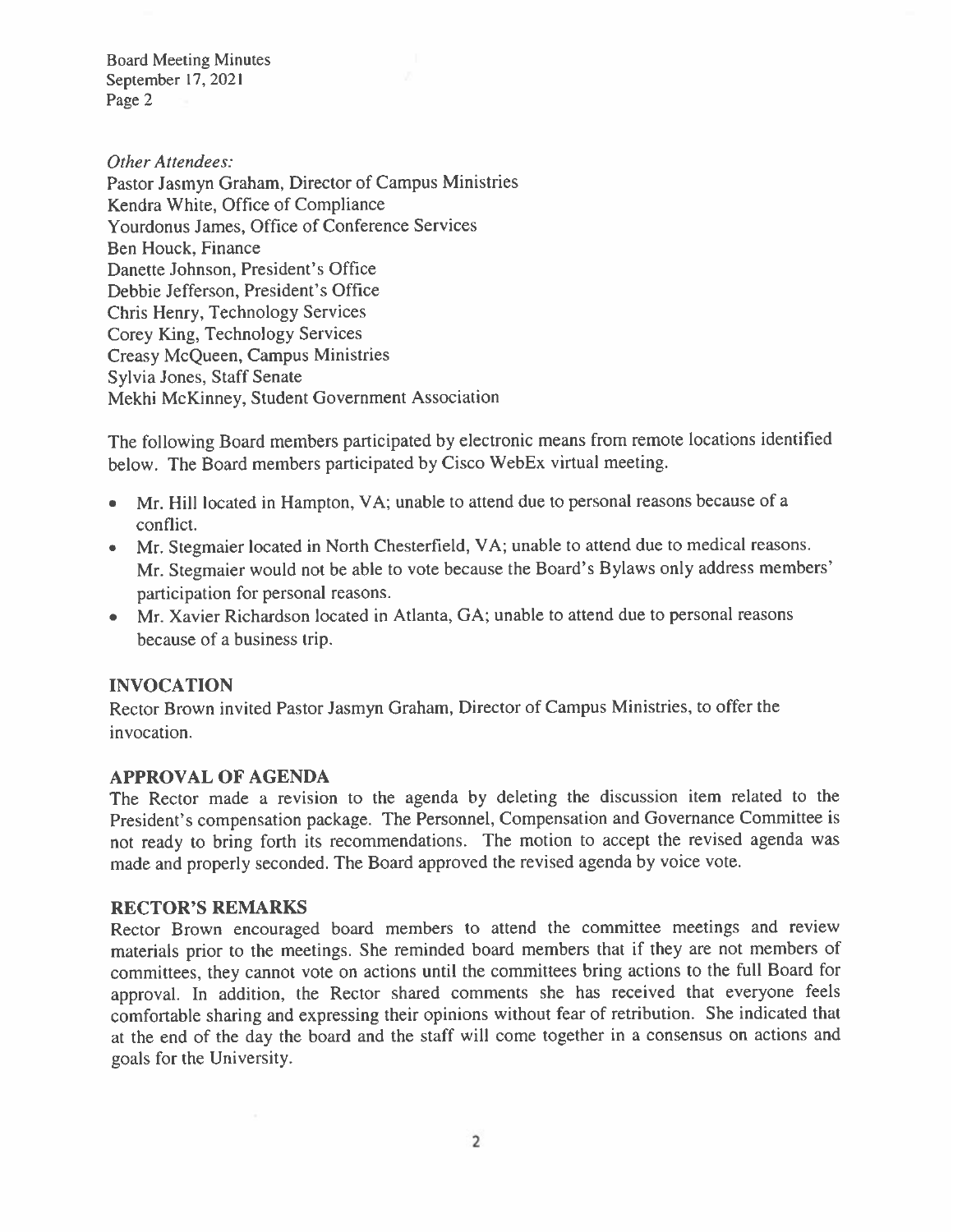#### PRESIDENT'S REMARKS

President Abdullah thanked the board for their work and stated that he recognizes and appreciates their presence, time, and energy volunteering to provide stewardship for Virginia State University. He also thanked the VSU team for their incredible work, especially since the opening of the academic year. The President presented a summary of accomplishments and highlights that have occurred since the beginning of the fall 2021 semester.

The President shared a comparison of fall 2021 and fall 2020 enrollment showing an increase in the number of enrolled students over fall 2020. The administration expects that enrollment numbers for undergraduates and first time in college students will continue to increase. The final enrollment data will be available in October 2021.

President Abdullah mentioned the campus COVID-19 vaccination rate and shared information about other measures taken to regularly test and vaccinate students such as establishing mini clinics in Jones Dining Hall and the Gateway Dining and Events Center. The efforts have proven successful thus far because the campus positivity rate is less than 1%, and our campus vaccination rate has been rising. The President shared the University's top rankings for 2021-2022: Top 10% in student retention at HBCUs, Top 15% of Bang-for-your-Buck Universities, Top 30 in Best HBCUs, and Top 20% of Performers in Social Mobility. The President stated that he is most proud of the ranking of VSU being in the top 15% of the Bang-for-your-Buck Universities in the nation and top 10% in the Commonwealth of Virginia.

The President shared recent efforts on the federal level including petitioning key Congressmen on behalf of the Council of 1890s Presidents to deliver on President Biden's promises for the infrastructure bill. In addition, the administration hosted Senator Tim Kaine who toured the VSU Minority Small Business Launch Center. Other highlights included ways that VSU has been telling its own story, ranging from press releases, partnerships, naming of rooms and campus buildings, hosting State Council of Higher Education for Virginia (SCHEV) and the Council of Presidents for Virginia, and meeting with Atif Qarni, Virginia Secretary of Education. The President also introduced Mr. Maurion Edwards, the new Chief Information Officer and Director of Technology Services, who came on board in late August 2021.

## **CLOSED SESSION**

The Rector asked for a motion to convene a closed session at approximately 1:30 p.m. for (1) consultation with legal counsel employed, or retained by public body regarding specific legal matters which require provision of legal advice by such counsel pursuant to Virginia code section 2.2-3711  $(A)(8)$ , and (2) personnel matters related to the employment, assignment, appointment or performance of specific employees, pursuant to Section  $2.2-3711(A)(1)$ specifically relating to the performance of a senior leader and a faculty member. The motion was made and properly seconded. The motion passed by voice vote. The Rector invited Ms. Sheila Alves, Chief Audit Executive, to remain for the first phase of the closed session and President Abdullah to return for the second phase. Cynthia Norwood, Assistant Attorney General, and Deborah Love, Senior Assistant Attorney General also remained for the closed session.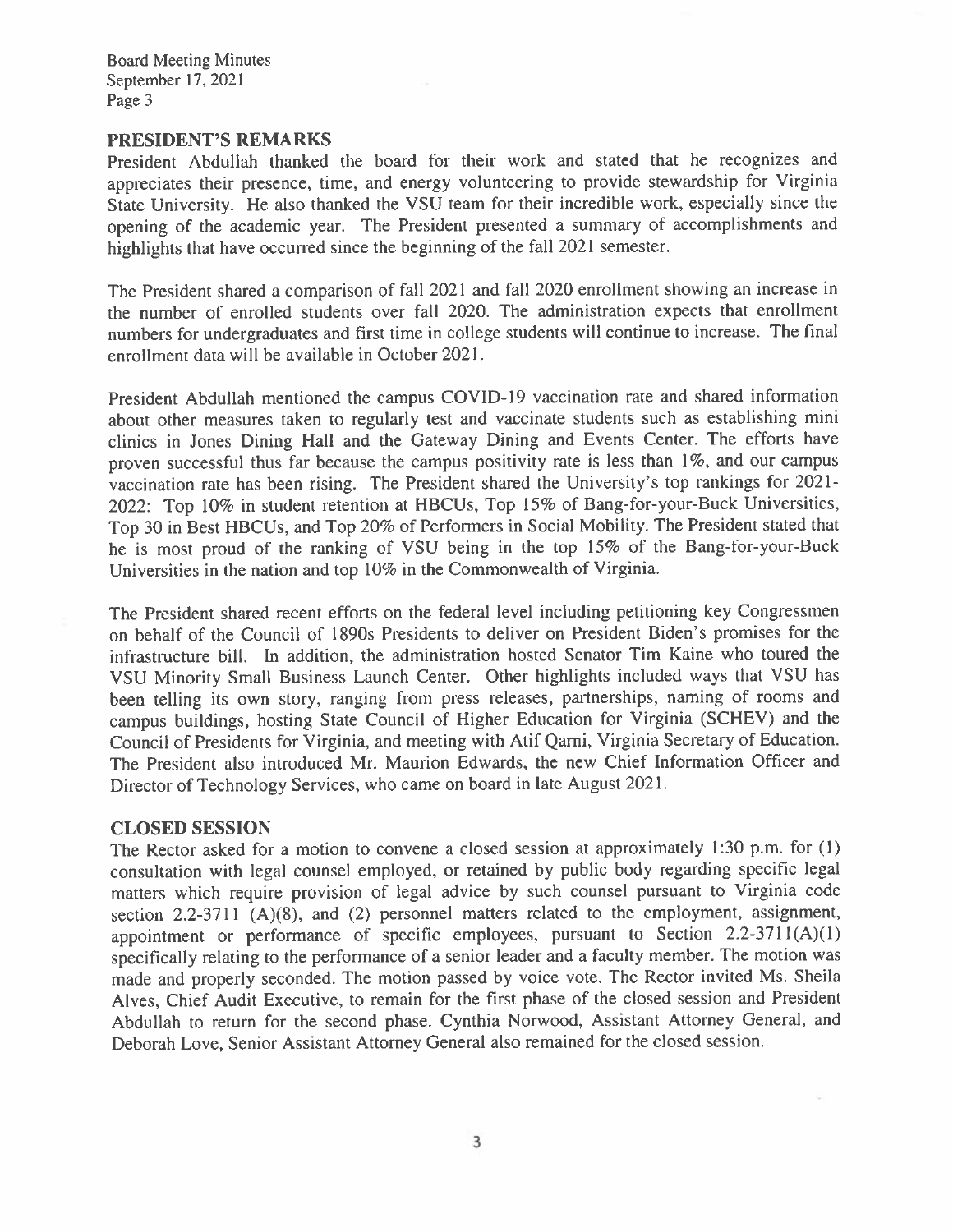The Board re-convened in opened session with a roll call of voting members that the Committee discussed or considered only those public business matters lawfully exempted from open meeting requirements under the Virginia Freedom of Information Act and only such public business matters as were identified in the motions by which the closed meeting was convened.

## **BOARD APPROVALS**

Action on the minutes from the August 5, 2021 Full Board meeting (APPROVED). The motion was properly seconded and unanimously approved by voice vote.

Action on the minutes from the August 5, 2021 New Board Orientation (APPROVED). The motion was properly seconded and unanimously approved by voice vote.

Action on the minutes from the August 6, 2021 Board Annual Board Workshop (APPROVED). The motion was properly seconded and unanimously approved by voice vote.

Action on the approval of Mr. Jon Moore as the VSU Foundation Liaison to fill that vacancy. (APPROVED). The motion was properly seconded and unanimously approved by voice vote.

Action on the approval of a motion that authorized the Rector to undertake the course of action on a personnel matter in a manner consistent with the discussion in closed session. (APPROVED). The motion was properly seconded and approved by roll call vote. Mr. James Stegmaier did not vote.

Action on the approval of the Resolution to approve the Six Year Plan for 2022-2028. (APPROVED). The motion was properly seconded and passed by voice vote.

## **COMMITTEE REPORTS**

## **Executive Committee**

Rector Valerie Brown shared that this committee approved two Resolutions for Exemplary Service for Huron F. Winstead and Gregory Whirley whose terms ended June 30, 2021. The resolutions were presented to Mr. Winstead and Mr. Whirley at the Board's Recognition Dinner and Reception held on Thursday, September 16, 2021. In addition, the Executive Committee submitted the name of Jon Moore as the VSU Foundation Liaison to fill that vacancy. The motion to accept the nomination was made and properly seconded. The motion unanimously passed by voice vote.

## Facilities, Finance and Audit Committee

Vice Chair William Murray shared that the Committee received a very informative and comprehensive report from Finance, an uplifting presentation about the new compliance program and the rebooting of that effort, and a report on a variety of internal audit matters. On behalf of the Committee, Mr. Murray presented one action item for approval of the Full Board. He made the motion that the Rector be authorized to undertake the course of action on a personnel matter in a manner consistent with discussion in closed session. The motion was properly seconded and passed by roll call vote. Mr. Stegmaier did not vote.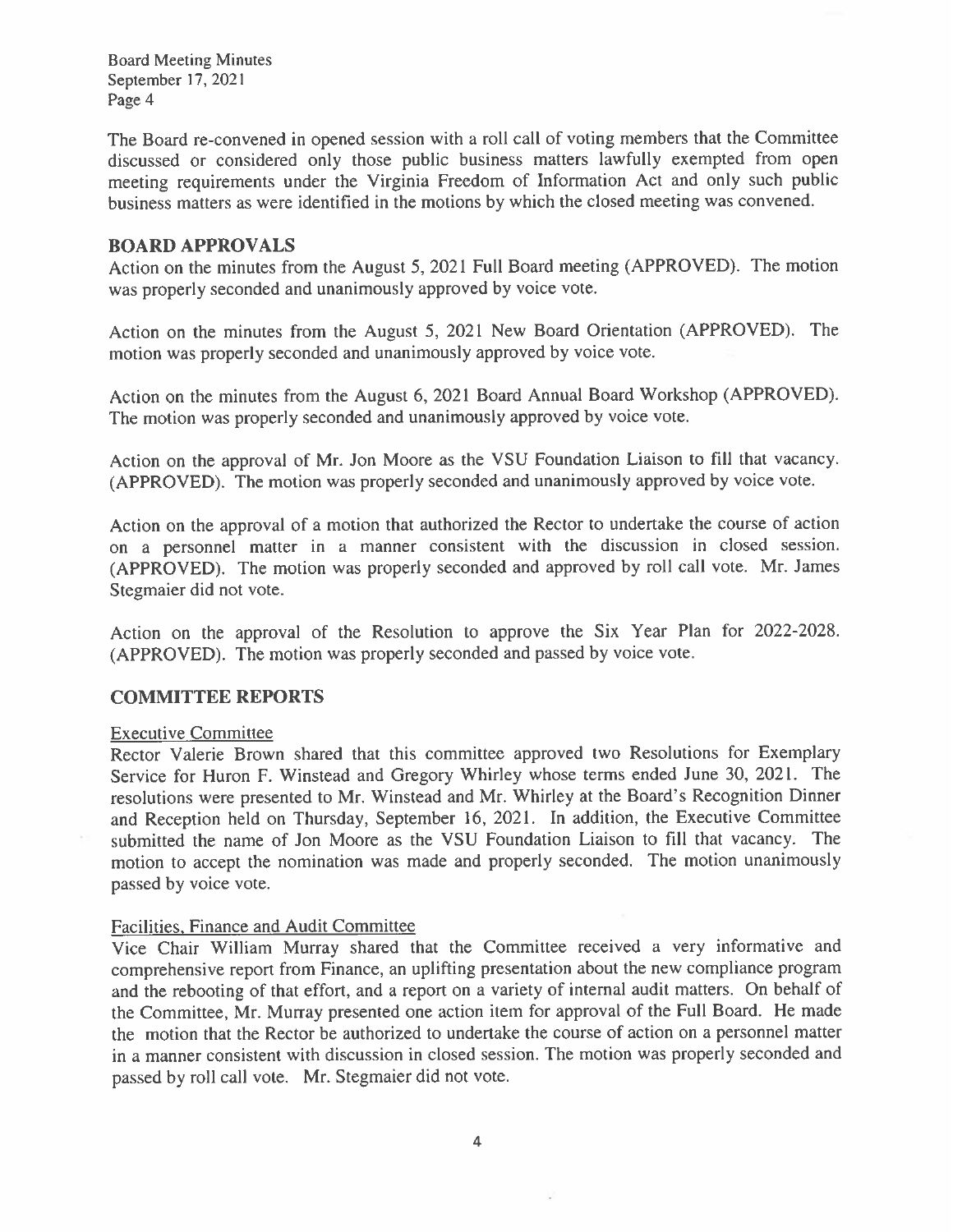## Academic and Student Affairs Committee

On behalf of the Committee, Chair Pamela Currey presented one action item for approval of the Full Board--a Resolution to approve the Six Year Plan for 2022-2028. The motion was properly seconded and unanimously passed by voice vote. The Committee received an exciting overview of the newly established Minority Small Business Launch Center which was established in part with a \$453K growth and opportunity grant. It is particularly exciting because it is the first time VSU has received a grant in connection with the Growth and Opportunity (GO) Virginia for Region 4 initiative. In line with the Rector's request for committees to review the strategic plan, the Provost presented an update to the Committee and the Chair believes that VSU is where it needs to be at this point.

# Reports from the Faculty and Student Representatives

Dr. Ceslav Ciobanu gave a few remarks on behalf of the Faculty Senate sharing major activities and concerns from the faculty. Chair Currey asked Dr. Ciobanu to convey the Board's gratitude to the faculty for all they do, especially in these trying times. President Abdullah also expressed his gratitude to the faculty and indicated that a large part of the business brought to the Board is a result of the faculty members' work. On behalf of the Student Government Association (SGA), Kameron Gray shared accomplishments and highlights since the beginning of fall semester, and future events planned by SGA. In addition, Kameron shared leading concerns submitted by students. Chair Currey thanked Kameron for the report, reviewed the list of leading student concerns, and encouraged him and the student leaders to continue the ongoing dialogue with the Provost to resolve these concerns as much as possible. President Abdullah expressed that he thinks Kameron is doing a wonderful job as SGA President as he is an advocate for students but he also encourages students to do their best to stay safe.

The Chair also invited Ms. Sylvia Jones, Vice Chair of the Staff Senate, to present remarks on behalf of the Staff Senate. Ms. Jones shared information on staff development events and other programs sponsored by the Staff Senate that allowed staff to voice their concerns. The Staff Senate goal for 2021-2022 is to serve the staff through successful execution of programs that establish inclusion and acknowledge significance. President Abdullah acknowledged the staff for the great work they do and thanked the Staff Senate leadership for its work.

# **Institutional Advancement Committee**

On behalf of the Committee, Chair Shavonne Gordon gave an overview of the government relations highlighting the historical funding VSU received from the state. In addition, the University has received recent gifts from private donors and corporate sponsors as well as corporate sponsors in the pipeline. The Vice President for External Relations has filled key positions in Institutional Advancement and introduced five new team members in areas of Advancement, Alumni Relations, Major Gifts, and Communications.

# Personnel, Compensation, and Governance Committee

On behalf of the Committee, Chair Raul Herrera gave a summary of the report from the Office of Human Resources including successes in transitioning key paper processes to online, challenges in university recruitment process, and opportunities the University has for ongoing and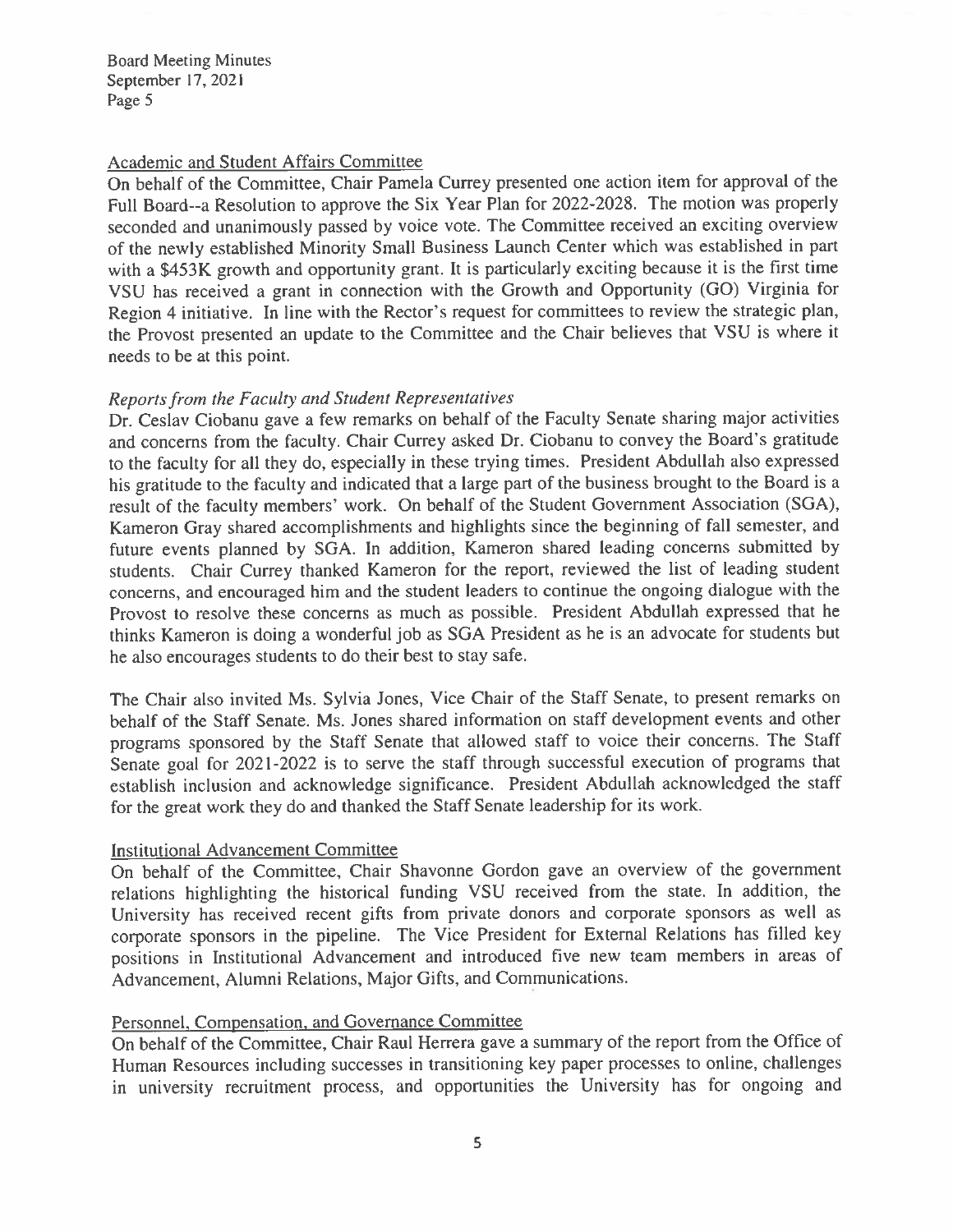continuous improvement. The University has kicked off the Climate Survey and Salary Equity Study spearheaded by the Office of Human Resources and the Office of Planning/Institutional Effectiveness with an expectation of a report out in the spring of 2022.

To continue the practice of self-evaluation at the end of each Board meeting, Chair Herrera asked members to share their impressions of the Board's performance at this meeting in 2 to 3 minutes.

## Report from the VSU Foundation

Ms. Brenda Stith-Finch, Foundation Board Chair, presented a report from the VSU Foundation (VSUF). Ms. Stith-Finch thanked President Abdullah for his trust in the VSUF by agreeing to a Memorandum of Understanding (MOU) giving the VSUF authority to invest \$4-\$5M on behalf of the institution. The funds have been invested and the VSUF will report on the earnings as appropriate. Ms. Stith-Finch reported an increase in the current market value of the VSUF portfolio from \$17.6M (June 30, 2020) to \$23.8M (July 31, 2021). A comparison of foundations was conducted by Investment Metrics, and for foundations under \$50M, the VSUF portfolio performances are in the  $25<sup>th</sup>$  percentile for 1, 3, and 5 year time frames. In the 2020-2021 academic year, the VSUF awarded scholarships totaling \$565,992.

The VSUF is supporting the University as a pass through for relationships with three corporations to either manage or co-manage funds for VSU; e.g., Raytheon Technologies for grant funds for the College of Engineering; the National Science Foundation to co-manage funds for a grant in the Psychology Department; GENEDGE to manage funds for a partnership involving student research opportunities in the College of Engineering. VSUF is a potential pass-through with the Millennium Corporation to establish a partnership for research and student internship opportunities in cyber security industry. Ms. Stith-Finch shared that as a VSU alumna, alumni morale has improved significantly, and they are pleased with what they see happening at VSU.

President Abdullah thanked Ms. Stith-Finch and the VSU Foundation for their work and for being an incredible partner in the investment of University dollars and in developing relationships with corporate donors.

# **LEGAL COUNSEL**

There were no updates from Legal Counsel.

## **ADJOURNMENT**

There being no further business, the Rector adjourned the meeting at approximately 3:30 p.m.

Valerie K. Brown. Rector

Dr. Christine M. Darden, Secretary

 $11/19/2021$